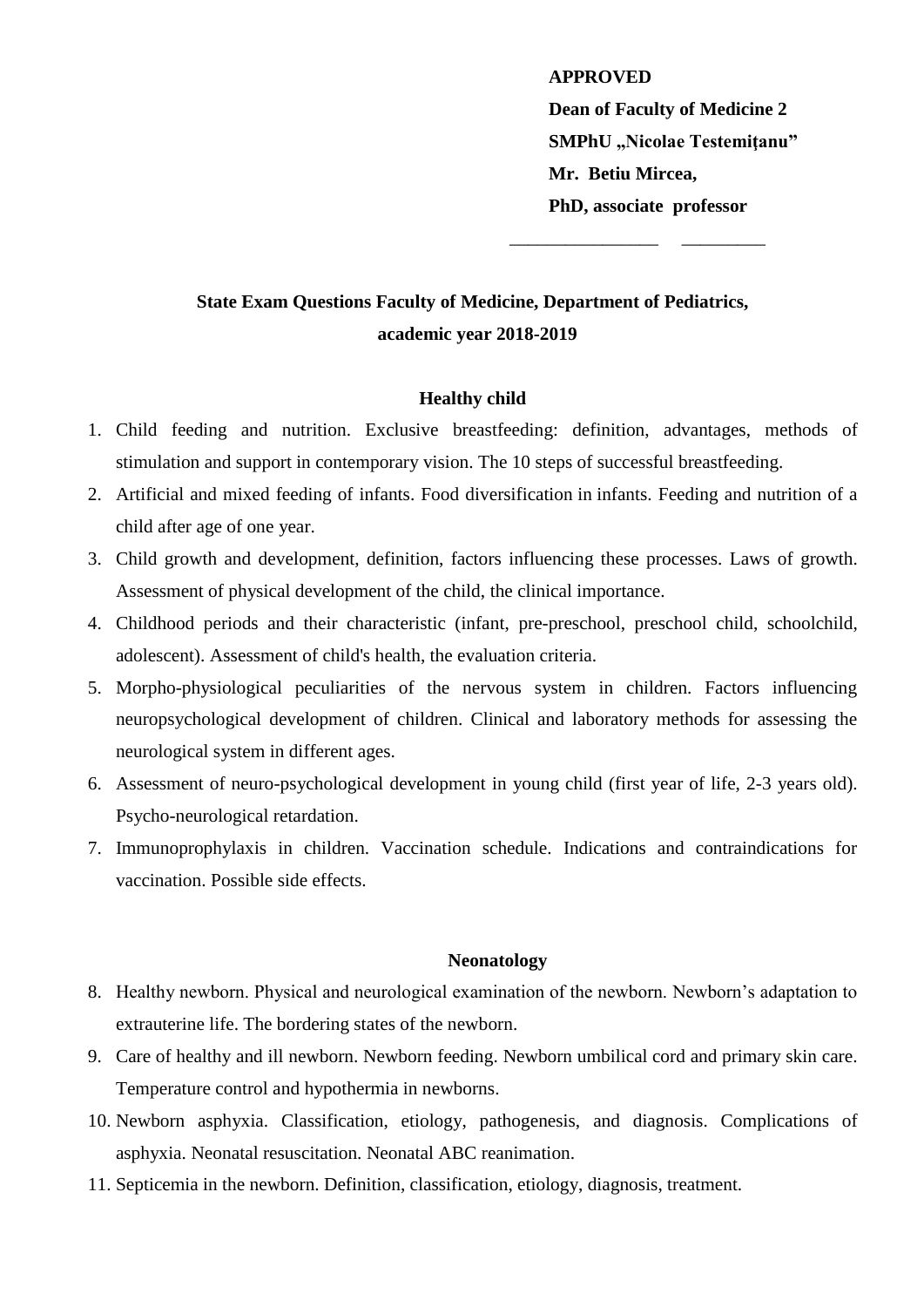- 12. Haemolytic disease of the newborn. Hemolytic jaundice. Definition, etiopathogenesis, diagnosis and treatment. Rhesus Incompatibility. Definition, etiopathogenesis, diagnosis and treatment. ABO incompatibility. Definition, etiopathogenesis, diagnosis and treatment.
- 13. The differential diagnosis of neonatal jaundice. Contemporary methods of treatment in newborn haemolytic disease. Neonatal immune hemolytic jaundice. Definition, etiopathogenesis, diagnosis and treatment.
- 14. Hemorrhagic disease of the newborn , diagnosis. Differential diagnosis. Treatment.

## **Nutritional disorders**

- 15. Deficiency Rickets. Etiology, pathogenesis, classification, clinical picture, biochemical and radiological examination, differential diagnosis, treatment, and prophylaxis.
- 16. Carential anemia in children. Iron deficiency anemia in infants and in children. Etiology, pathogenesis, iron metabolism, prophylaxis.
- 17. Iron deficiency anemia in children. Clinical picture. Positive and differential diagnosis. Treatment and prophylaxis of deficient anemia in children.
- 18. Infant and young child malnutrition. Etiology, pathogenesis, classification, clinical picture and laboratory tests. Dietary treatment and medication. Prophylaxis.
- 19. Severe acute malnutrition. Etiology. Clinical picture and laboratory tests. Therapeutic management. Dietary treatment and medication. Medical follow-up.

## **Pediatric rheumatology**

- 20. Acute rheumatic fever in children. Etiology. Clinical signs. The diagnostic criteria. The treatment. Complications. Primary and secondary prophylaxis. Follow-up.
- 21. Juvenile idiopathic arthritis. Etiology. Classification criteria according ILAR 1997. Clinical and laboratory features of systemic form. The principles of treatment. Complications.
- 22. Juvenile idiopathic arthritis. Polyarticular and oligoarticular forms. Differential diagnosis. The principles of treatment. Prognosis.
- 23. Collagenosis in children. Criteria for diagnosis of systemic lupus erythematosus, juvenile dermatomyositis, systemic sclerosis (scleroderma). Etiopathogenic mechanisms. Principles of treatment. Complications.
- 24. Henoch-Schonlein Purpura. Etiology. Pathogenesis. Clinical picture. Positive and differential diagnosis. The principles of treatment. Complications. Medical follow-up.

# **Respiratory system**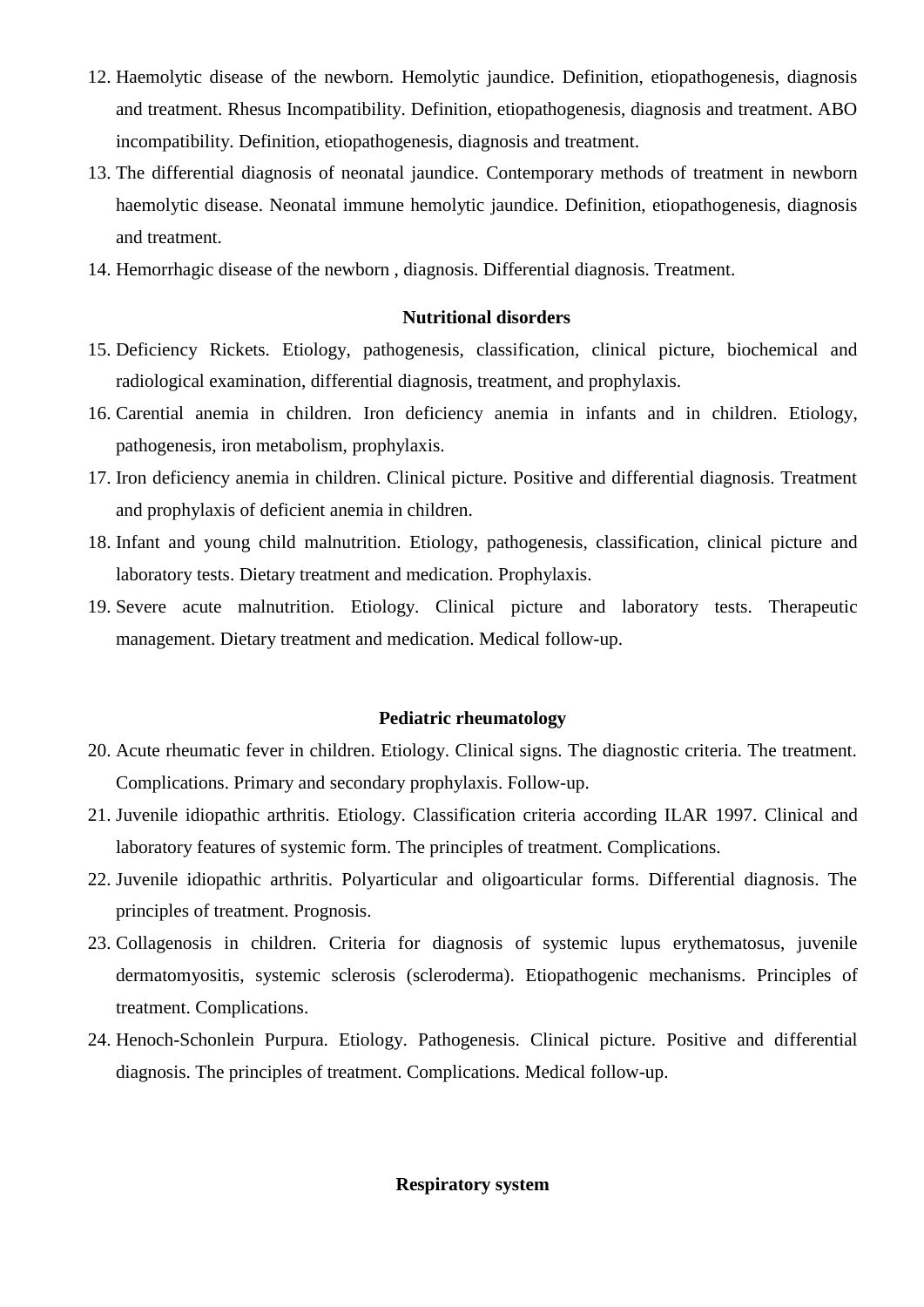- 25. Acute pharyngitis in children. Definition. Etiology. Pathogenesis. Clinical picture according to etiological factor. Differential diagnosis. Treatment according to etiological factors. Prophylaxis.
- 26. Fever and hyperthermic syndromes in children. The etiology and pathophysiology. Clinical approach of febrile child. Treatment of fever. Febrile seizures. Classification of febrile seizures. Therapeutic management.
- 27. Bronchitis in children. Definition. Classification. Acute bronchitis. Etiology. Pathogenesis. Clinical picture and laboratory tests. Positive and differential diagnosis. Treatment and prophylaxis.
- 28. Acute obstructive bronchitis in children. Etiology. Pathogenesis. Clinical picture. Positive and differential diagnosis. Treatment. Prophylaxis.
- 29. Acute bronchiolitis in children. Definition. Etiology. Pathogenesis. Clinical picture. Laboratory tests. Positive and differential diagnosis. Treatment. Prophylaxis.
- 30. Community-acquired pneumonia in children. Definition. Etiology. Pathogenesis. Clinical picture. Diagnostic criteria. Clinical features in young children. Differential diagnosis. Ttreatment. Followup. Prophylaxis.
- 31. Extrapulmonary and pulmonary complications of pneumonia in children. Positive and differential diagnosis. Principles of treatment. Indications for surgical treatment. Prophylaxis.
- 32. Chronic bronchitis in children. Definition. Etiology. Pathogenesis. Clinical picture. Positive and differential diagnosis. Treatment. Prophylaxis. Medical follow-up.
- 33. Bronchiectasis. Definition. Etiology. Pathogenesis. Clinical picture. Positive and differential diagnosis. Treatment. Prophylaxis. Medical follow-up.
- 34. Bronchopulmonary malformations. Definition. Etiology. Pathogenesis. Clinical picture. Positive and differential diagnosis. Treatment. Prophylaxis. Medical follow-up.
- 35. Cystic fibrosis. Definition. Etiology. Pathogenesis. Clinical picture. Positive and differential diagnosis. Treatment. Medical follow-up.

## **Allergology and immunology**

- 36. Food allergy in children. Pathogenesis. Clinical picture. Positive and differential diagnosis. Treatment and prophylaxis. Prognosis. Medical follow-up.
- 37. Atopic dermatitis. Etiology. Risk factors. Pathogenesis. Clinical picture. Positive and differential diagnosis. Treatment: hypoallergenic diet, topical and systemic therapy. Prognosis. Prevention measures.
- 38. Bronchial asthma in children. Definition. Risk factors and trigger factors. Pathogenesis. Clinical. Assessment methods in children with asthma. Criteria for bronchial asthma diagnosis in children younger than 5 years and older than 5 years. Classification. Differential diagnosis.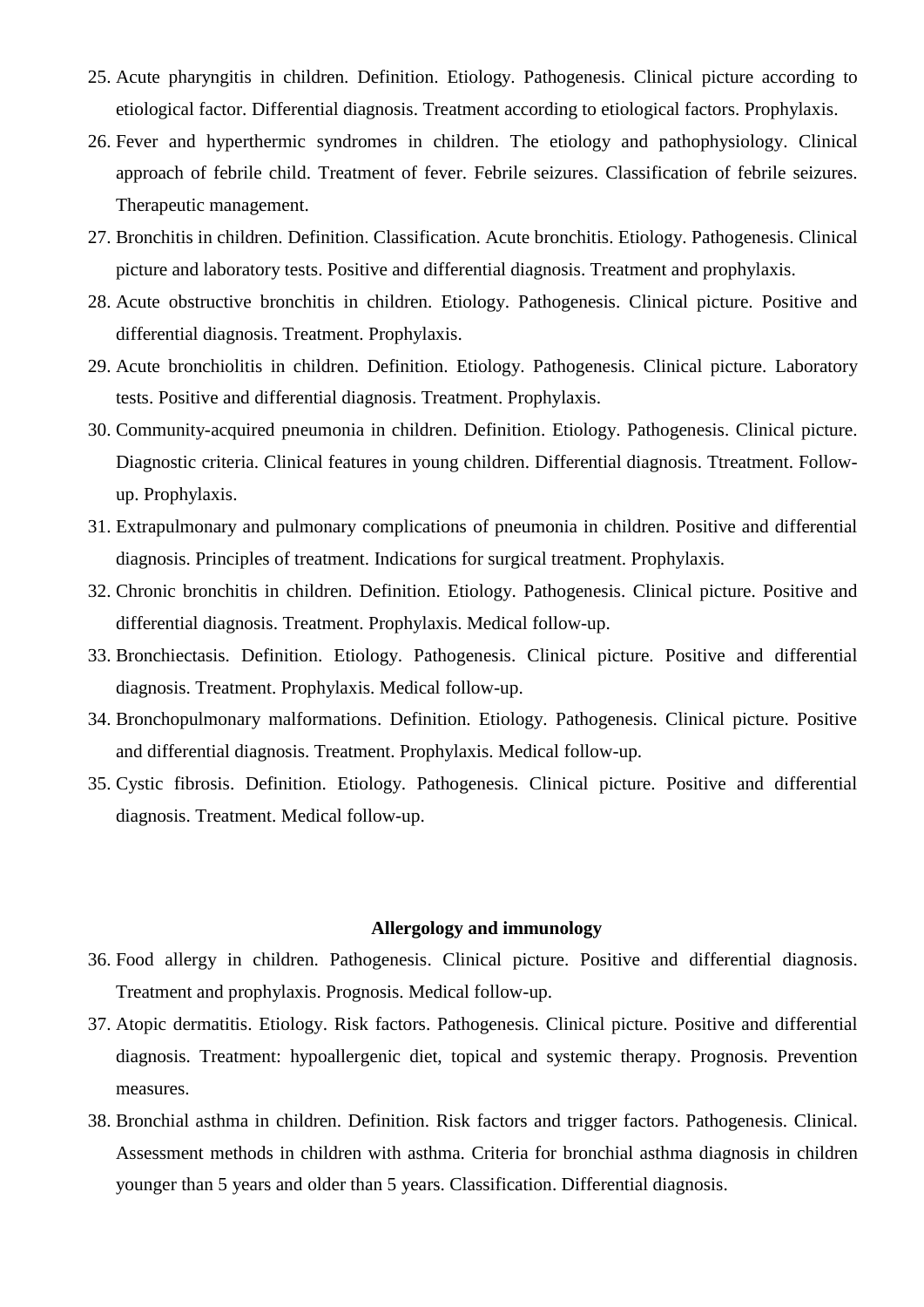- 39. Asthma in different ages children. "Rescue" treatment and "control" therapy of asthma. A stepwise approach to asthma management. Treatment peculiarities according to the child age. Complications of asthma in children. Specific immunotherapy. Definition. Methods of improving medical immunotherapy. Follow-up. Education of family and of child with asthma.
- 40. Morpho-physiological peculiarities of the immune system in children of different ages. Immune system functions. Definition of specific and non-specific defense system.
- 41. Immunodeficiency in children. Classification, clinical presentation, diagnosis and treatment principles.

## **Digestive system**

- 42. Acute diarrheal disease in infants. Etiology. Clinical picture. Dehydration degrees. Positive and differential diagnosis. Principles of treatment.
- 43. Celiac disease. Etiology. Pathogenesis. Clinical picture. Positive and differential diagnosis. Treatment. Evolution. Prophylaxis. Medical follow-up.
- 44. Intolerance to cow's milk protein. Primary and secondary lactase deficiency in children. Pathogenesis. Clinical picture. Positive and differential diagnosis. Treatment. Prophylaxis. Medical follow-up.

#### **Hematology**

- 45. Idiopathic thrombocytopenic purpura in children. Etiology. Pathogenesis. Clinical picture. Positive and differential diagnosis. Treatment. Prophylaxis. Medical follow-up.
- 46. Coagulopathy in children. Haemophilia. Pathogenesis. Clinical picture. Positive and differential diagnosis. Treatment programs. Prophylaxis. Medical follow-up.
- 47. Hereditary (primary) hemolytic anemias. Pathogenesis. Clinical picture. Positive and differential diagnosis. Treatment. Prophylaxis. Medical follow-up.
- 48. Acquired (secondary) hemolytic anemia. Etiology. Clinical picture. Positive and differential diagnosis. Treatment. Prophylaxis. Medical follow-up.
- 49. Aplastic anemia. Classification. Diagnostic criteria and clinical manifestations. Treatment.

## **Reno-urinary system**

- 50. Urinary tract infection in children. Etiology. Pathogenesis. Classification. Peculiarities of pyelonephritis in young children. Positive and differential diagnosis. Treatment. Prophylaxis. Medical follow-up.
- 51. Acute poststreptococcal glomerulonephritis in children. Etiology. Pathogenesis. Clinical picture. Positive and differential diagnosis. Treatment. Prophylaxis. Prognosis. Medical follow-up.
- 52. Idiopathic nephrotic syndrome in children. Etiology. Pathogenesis. Clinical picture. Positive and differential diagnosis. Treatment. Prophylaxis. Prognosis. Medical follow-up.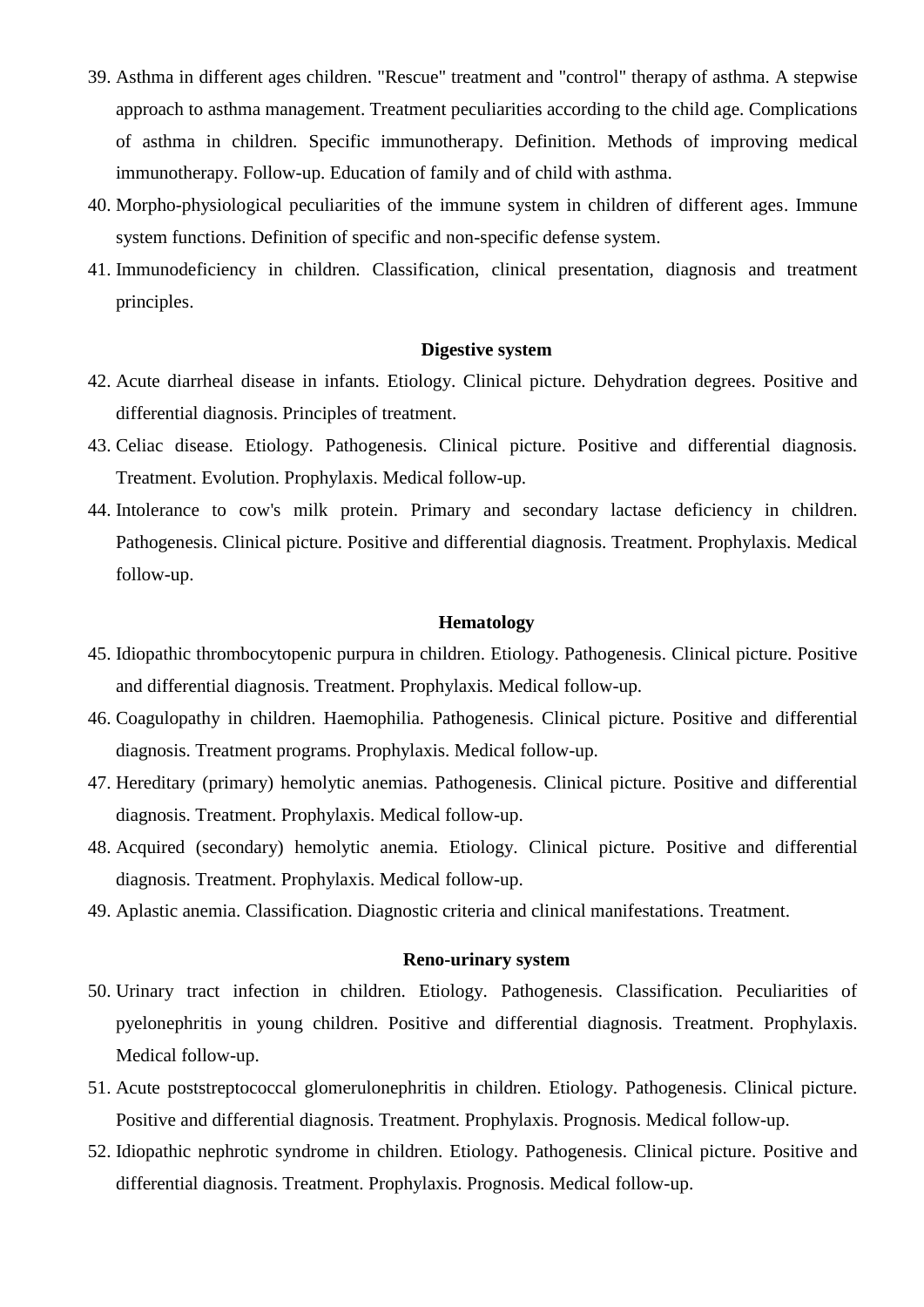#### **Cardiovascular system**

- 53. Congenital heart malformations. Etiology. Risk Factors. Pathogenesis. Classification. Pathophysiological stages in the evolution of congenital heart defects. Congenital heart defects with right-to-left shunt.
- 54. Congenital heart malformations with left-to-right shunt (patent ductus arteriosus, atrial septal defect, ventricular septal defect, aortopulmonary septal defect, atrioventricular canal defect). Pathophysiology. Clinical manifestations. Positive and differential diagnosis. Complications. Therapeutic management. Indications for interventional treatment and surgery. Follow-up.
- 55. Congenital heart defects with right-to-left shunt and cardiovascular obstructive lesions (stenosis of the pulmonary artery branch and coarctation of the aorta, interrupted aortic arch, aortic stenosis) in children. Pathophysiology. Clinical manifestations. Positive and differential diagnosis.
- 56. Cyanotic congenital heart defects (tetralogy of Fallot, common arterial trunk, transposition of great vessels, Ebstein disease, hypoplastic left heart syndrome, total anomalous pulmonary venous drainage). Pathophysiology. Clinical manifestations. Positive and differential diagnosis. Complications. Principles of conservative treatment. Indications for surgery. Follow-up.
- 57. Primary cardiomyopathies in children (hypertrophic cardiomyopathy, dilated and restrictive cardiomyopathy). Etiology. Clinical manifestations. Diagnosis. The principles of treatment.
- 58. Viral myocarditis in children. Etiology. Risk factors. Classification. Clinical features in children of different ages. Evolution. Complications. The principles of treatment. Prophylaxis. Follow-up.
- 59. Supraventricular tachyarrhythmias in children. Etiology. Clinical picture and laboratory tests. Emergency treatment. The principles of treatment. Prophylaxis. Follow-up.
- 60. Ventricular tachycardia in children. Classification. Peculiarities of the clinical picture. Complications. Emergency treatment. The principles of treatment. Prophylaxis. Follow-up.
- 61. Atrioventricular block in children. Etiopathogenesis. Classification. Clinical picture and laboratory tests. Complications. The principles of treatment. Prophylaxis. Follow-up.
	- 62. Congestive heart failure in children. Etiology. Pathophysiology. Peculiarities of the clinical picture in relation to age. The principles of treatment. Prophylaxis.

#### **Pediatric neurology**

- 63. Basic neurological syndromes in children (febrile convulsions, increased intracranial pressure, meningeal syndrome, encephalitis syndrome, epileptic syndrome, headache, comatose syndrome, vegetative syndrome, etc.).
- 64. Seizures and epilepsy syndromes in children. Accidental seizures. Principles of diagnosis and treatment in children (emergency care and chronic treatment).